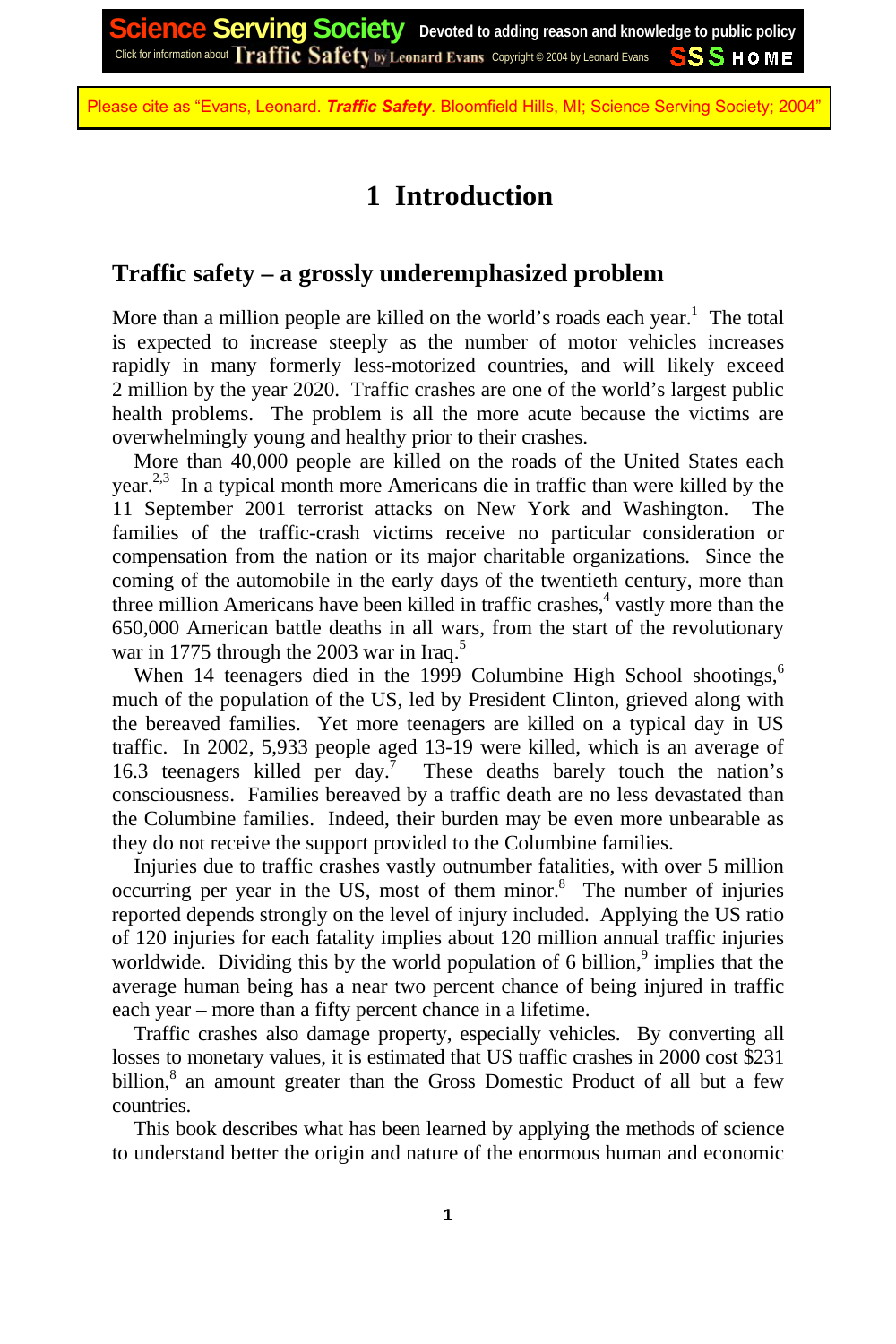losses associated with traffic crashes. Particular attention is devoted to describing successful and unsuccessful interventions. Information from throughout the world is used, although more from the US than from any other country. This is mainly because, with 226 million vehicles in  $2002<sup>3</sup>$ , the US provides more data than any other single nation. In addition, the US Department of Transportation maintains data files of unmatched magnitude, availability, and quality.<sup>10</sup>

In view of the enormity of the losses in traffic, it is not surprising that different facets of the problem are illuminated by many disciplines. Guidance is sought from basic physical principles, engineering, medicine, psychology, behavioral science, law, mathematics, logic, and philosophy. Phenomena that flow in a fairly direct way from the properties of mechanical systems and the human body are expected to apply in general and not just to the laboratory or jurisdiction in which they were measured. We assume this to be so, notwithstanding the closing remarks of an attorney to a New Jersey jury, "The laws of physics are obeyed in the laboratory, but not in rural New Jersey."<sup>11</sup> The jury, evidently moved by the force of this argument, found in favor of his client!

There is no reason why the effectiveness of occupant protection devices such as safety belts or airbags in preventing fatalities should vary all that much from jurisdiction to jurisdiction. For the same wearing rates, safety belts are expected to produce a similar percent reduction in fatalities in New Jersey as anywhere else. However, because no single state provides sufficient data to estimate belt effectiveness satisfactorily, such estimates are better based on data from the entire nation. On the other hand, many aspects of traffic safety are highly jurisdiction-specific due to variations in cultural or legal traditions. For example, alcohol plays different roles in traffic safety in Sweden, Saudi Arabia, the US, and Israel.

While safety is an important consideration in many human activities, it has a particularly prominent role in transportation. Every type of transportation system involves some risk of harm, as has been the case since antiquity, and seems likely to remain so in the future. The primary goal of transportation, the effective movement of people and goods, is better served by ever increasing speeds. A substantial proportion of technological innovation for the last few thousand years has focused on increasing transportation speeds, from human and animal muscle power to supersonic flight.

The subject of this book is crashes of vehicles running on wheels propelled by engines along public roads. The term *traffic* will refer to this system unless stated otherwise. Many concepts that pervade traffic safety and apply to vehicle crashes in general can be illustrated using the example of the most famous transportation crash of all time – one which did not occur on a road.

## **The sinking of the** *Titanic*

On Sunday 14 April 1912, the 47,000-ton liner *Titanic* maintained its top speed of 22.5 knots (42 km/h) despite receiving nine ice warnings. At 11:40 pm the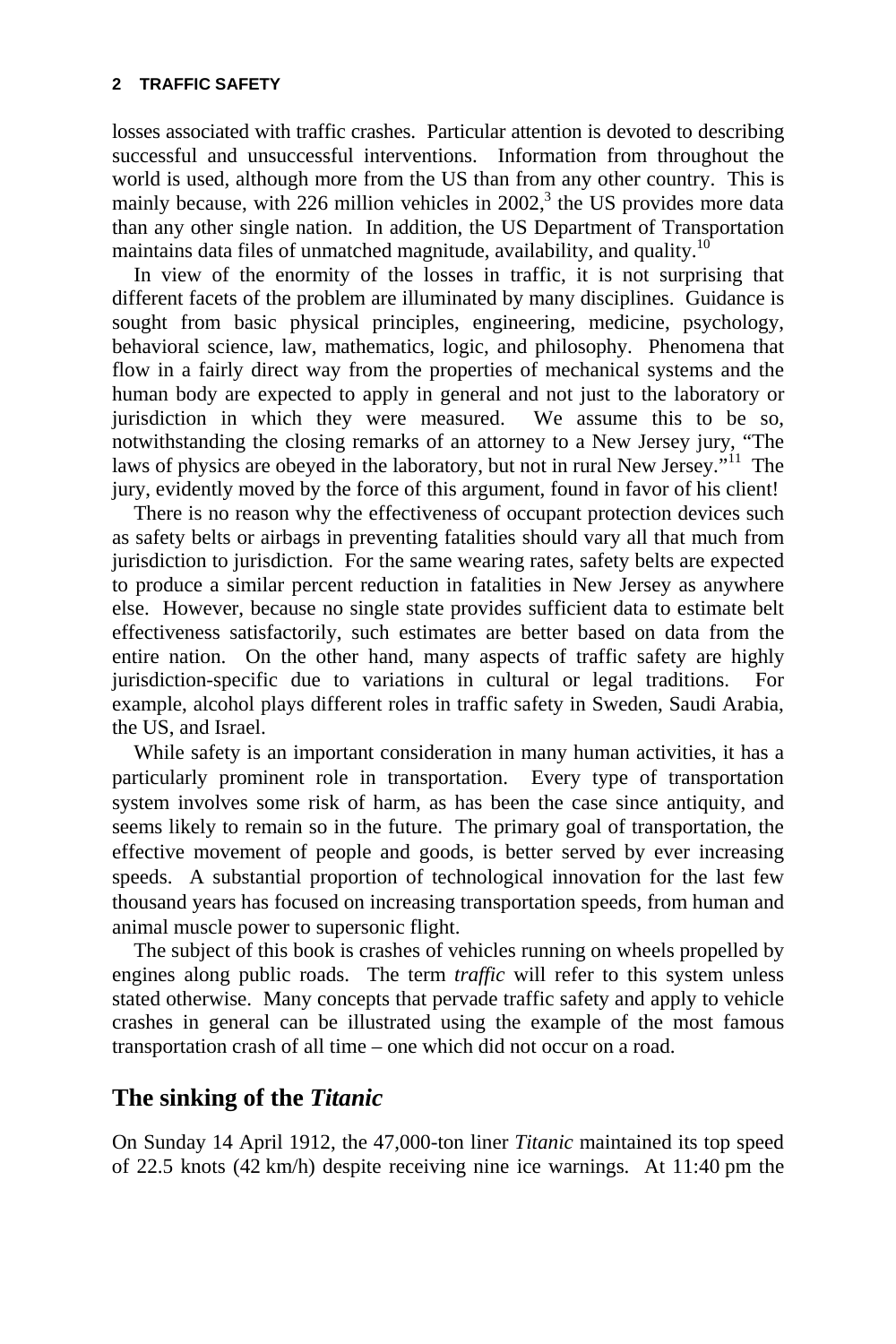crew reported an iceberg directly ahead. Despite evasive action, a glancing impact ripped a 90 meter gash in the starboard side. The *Titanic* sank at 2:20 am on Monday 15 April, 2 hours and 40 minutes after the impact, with the loss of over 1,500 lives, including that of the 62-year-old captain, Edward J. Smith.<sup>12</sup>



**Figure 1-1.** Bow of the *Titanic*, 3.8 km under the Atlantic Ocean. Photographed 2 September 2000 by Leonard Evans.

## *What if?*

Any incident leading to harm begs a series of agonizing "what if" questions. What if, by chance, the *Titanic* had been a few dozen meters north or south of its actual position? What if the lookout had spotted the iceberg a few seconds earlier? What if there had been more effective procedures for deploying the available lifeboats? What if there had been more lifeboats? If the available lifeboats had been safely filled well beyond their stated heavy-sea capacity, could everyone have been saved? It is generally concluded that if the ship had maintained its initial high speed, the resulting increase in rudder effectiveness would have prevented contact with the iceberg. It is also claimed that cutting the speed to half, rather than stopping completely after impact, forced additional water into the vessel. Another hour afloat could have had a substantial effect on casualties, as the liner *Carpathia* arrived less than two hours after the *Titanic* sank.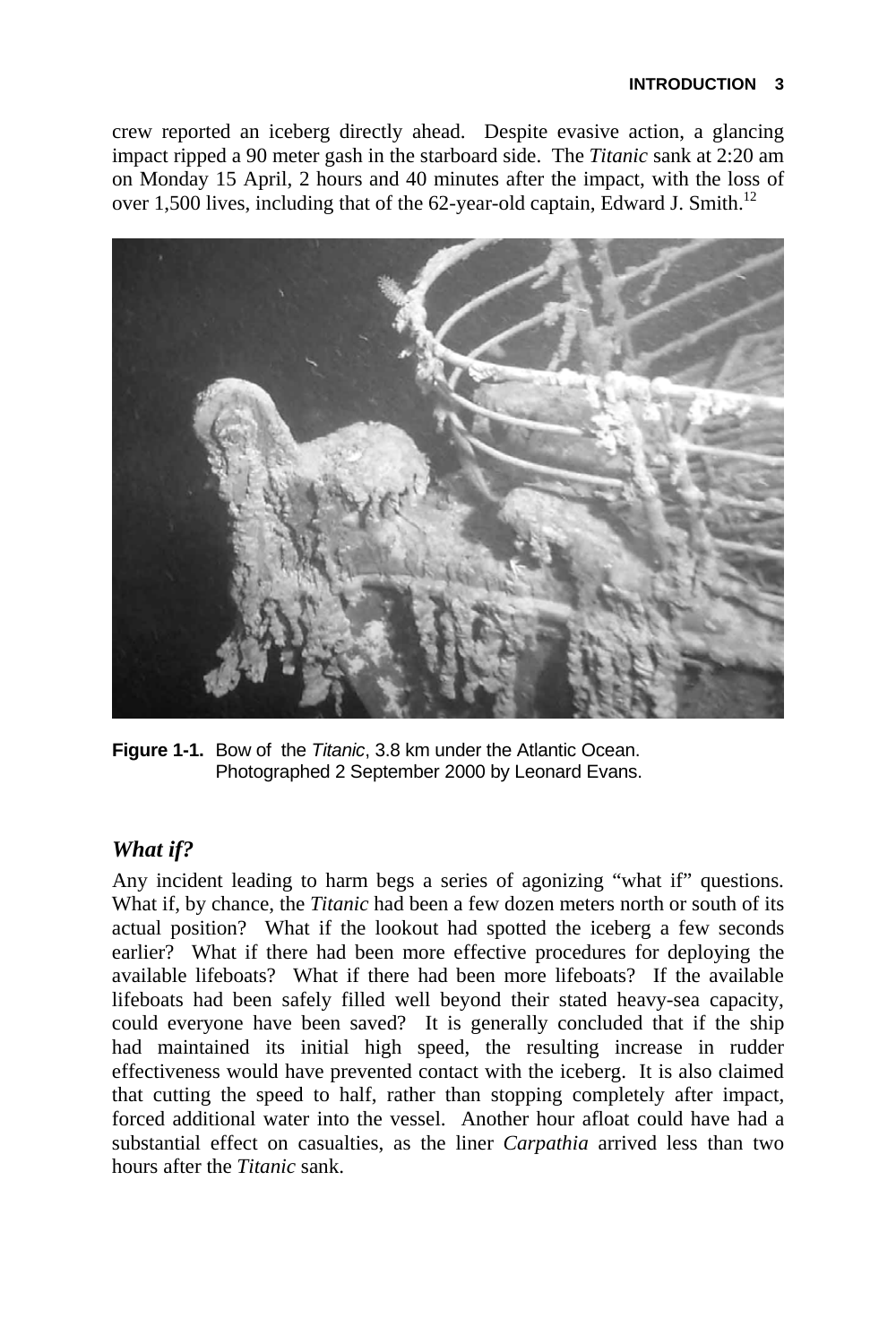**What if the captain had been younger?** The *Titanic's* skipper, 62-year-old Captain Edward J. Smith, senior captain of the White Star Line, was on his last scheduled voyage.<sup>12</sup> In finest maritime tradition, he went down with his ship. Notwithstanding all the advances in gerontology, medicine, monitoring, and anti age-discrimination legislation, present US law prohibits anyone of Captain Smith's age from piloting a passenger-carrying aircraft. Captain Smith's behavior, before and after the crash (well portrayed in Cameron's movie *Titanic*), 13 was likely markedly different from what it would have been when he was in his 40s. This raises the question "Was the sinking of the *Titanic* an older driver problem?"

**What if impact had been head-on?** One "what if" given less attention than others is: What if no one had spotted the iceberg and the *Titanic* had crashed head-on into it at 42 km/h? When a car traveling at 42 km/h strikes an immovable barrier, about 8% of its total length (or about 0.4 m) is crushed.<sup>14</sup> The uncrushed portion of the car experiences an average deceleration of 170 m/s<sup>2</sup>, equivalent to 17 times the acceleration due to gravity, or 17 G. The associated forces of the occupants against their safety belts are likely to produce some injuries (unbelted occupants would sustain greater levels of injury as they continue to travel at 42 km until abruptly stopped by striking the near-stationary interior of the vehicle). Assume, as a very rough approximation, that 8% of the *Titanic*'s 269 m length would have been crushed by the head-on impact. This 21.5 m of crush would generate an average deceleration of 3 m/s<sup>2</sup>, or about 0.3 G. The energy dissipated, equivalent to 30,000 cars crashing (in the 4 seconds required to complete the crushing), would have made an enormous noise. Those in the 92% of the liner that was not crushed by the impact would have experienced a mild deceleration, not too unlike that of a car or train coming to a gentle stop. Anyone in the portion that was crushed would likely have been killed or seriously injured. As few crewmembers, and even fewer passengers, would be close to the front of the ship at near midnight on a cold night, casualties would have been light. The ship would have been in no danger of sinking because of its watertight compartment structure. It would likely have returned to its maker in Belfast for repairs, and today almost nobody would have heard of it.

### *Crashworthiness and crash prevention*

Neither builder nor owner ever used the term "unsinkable." However, the claim of a high level of design safety was well justified, notwithstanding many later questions about the quality of the steel sheeting, the absence of tops on the watertight compartments, and the number of lifeboats. The *Titanic* contained the best crashworthiness that had ever been engineered into a ship. However, engineering safety must be viewed in the context of the way it is used. Interactions between crashworthiness and crash avoidance are examples of more general behavior feedback effects (or technology/human interface effects) that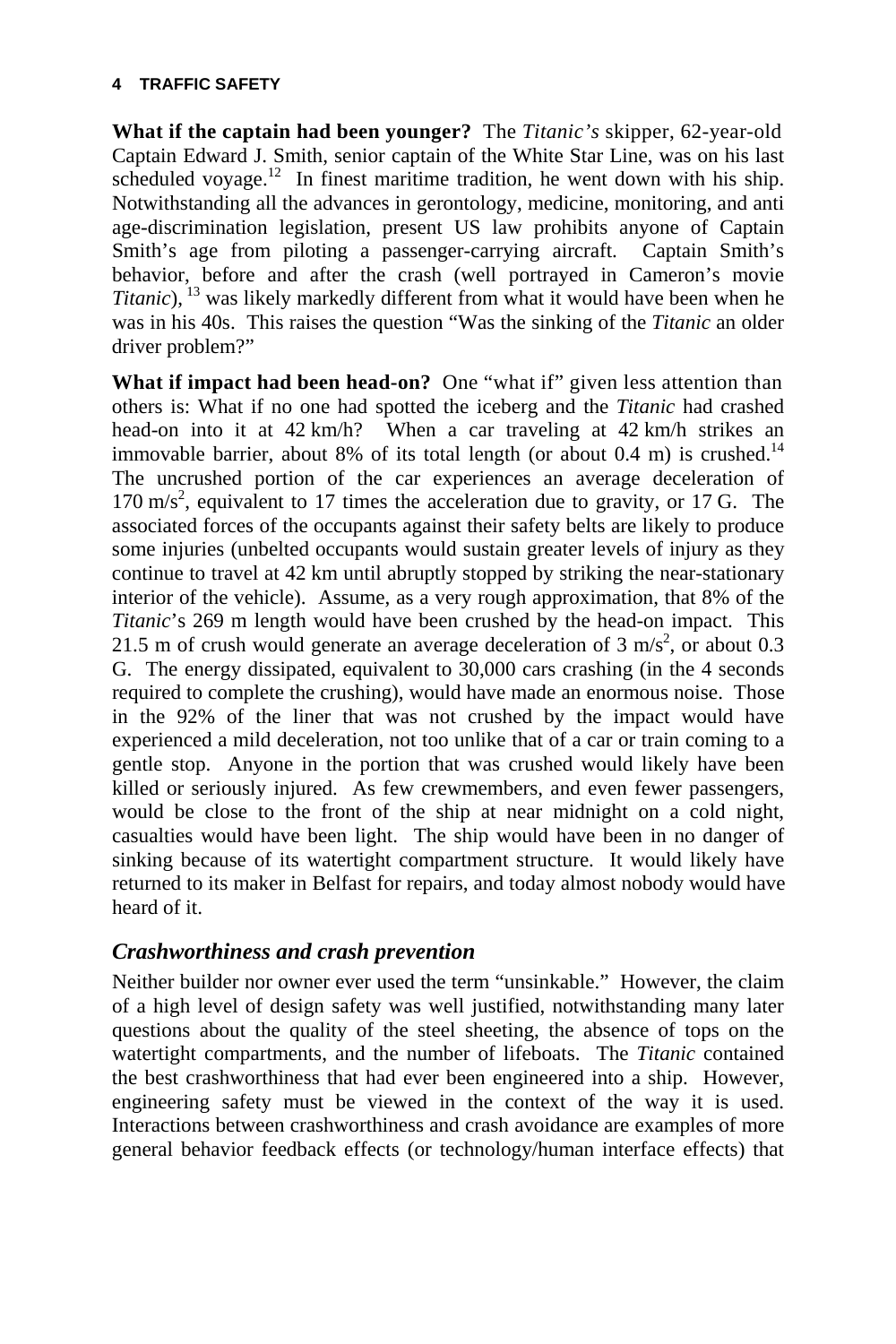are important in safety.<sup>15-17</sup> Changes in any factor tend to generate changes in all the others. Every piece of the safety puzzle tends to connect with many others. Less confidence in the *Titanic*'s crashworthiness would likely have led to more caution on the bridge. Shakespeare writes, "Best safety lies in fear." (*Hamlet*: Act I, Scene 3). Because of the unsafe ice conditions, many less safe vessels spent the night still in the water waiting for better sailing conditions after sunrise.

#### *Number of fatalities – reliability of data*

Immediately after the sinking, official inquiries were conducted by a special committee of the US Senate (because American lives were lost) and the British Board of Trade (under whose regulations the *Titanic* operated). The total numbers of deaths established by these hearings were: $18$ 

> US Senate committee: 1,517 lives lost British Board of Trade: 1,503 lives lost

Confusion over the number of fatalities was exacerbated by the official reports to the US Senate and the British Parliament that revised the numbers to 1,500 and 1,490, respectively. Press reports included numbers as high as 1,522. Additional revisions cement the conclusion that we will never how many people died on the *Titanic*. (We do know that there were 705 survivors).

The uncertainty regarding the number of deaths on the *Titanic* alerts us to the likelihood of uncertainties in even the most seemingly reliable data. At some intuitive level, one might expect the number of deaths to be generally determinable without mistake. For various reasons, this is rarely the case. While there is uncertainty associated with fatality data, such data constitute, by far, the most reliable safety data available. Hence, much of the scientific study of traffic safety focuses on fatalities.

#### *Number of lives lost – influence on public interest and concern*

Another general safety lesson from the *Titanic* – the total number of lives lost is not the primary influence on our thoughts. This is important because if people see a problem as important they are more willing to support the cost and possible inconvenience of countermeasures. After the sinking of the *Titanic* many safety measures were enacted which are still at the core of passenger safety at sea – yet it is not clear how many lives, if any, they have saved.

In January 1945, the German troop carrier *Wilhelm Gustloff* was sunk by a torpedo fired from a Russian submarine with the loss of about 10,000 mainly civilian lives.19 (There is much uncertainty about the total, but certainly about six times as many perished as on the *Titanic*). Nor is the overriding criterion the nation of origin or the nationality of the victims. The largest number of deaths in an airship resulted from the crash of the US Navy helium-filled dirigible *Akron* in 1933<sup>20</sup> The 73 lives lost were more than twice as many as the 36 lost in the vastly more famous 1937 *Hindenburg* disaster. Four airship crashes (one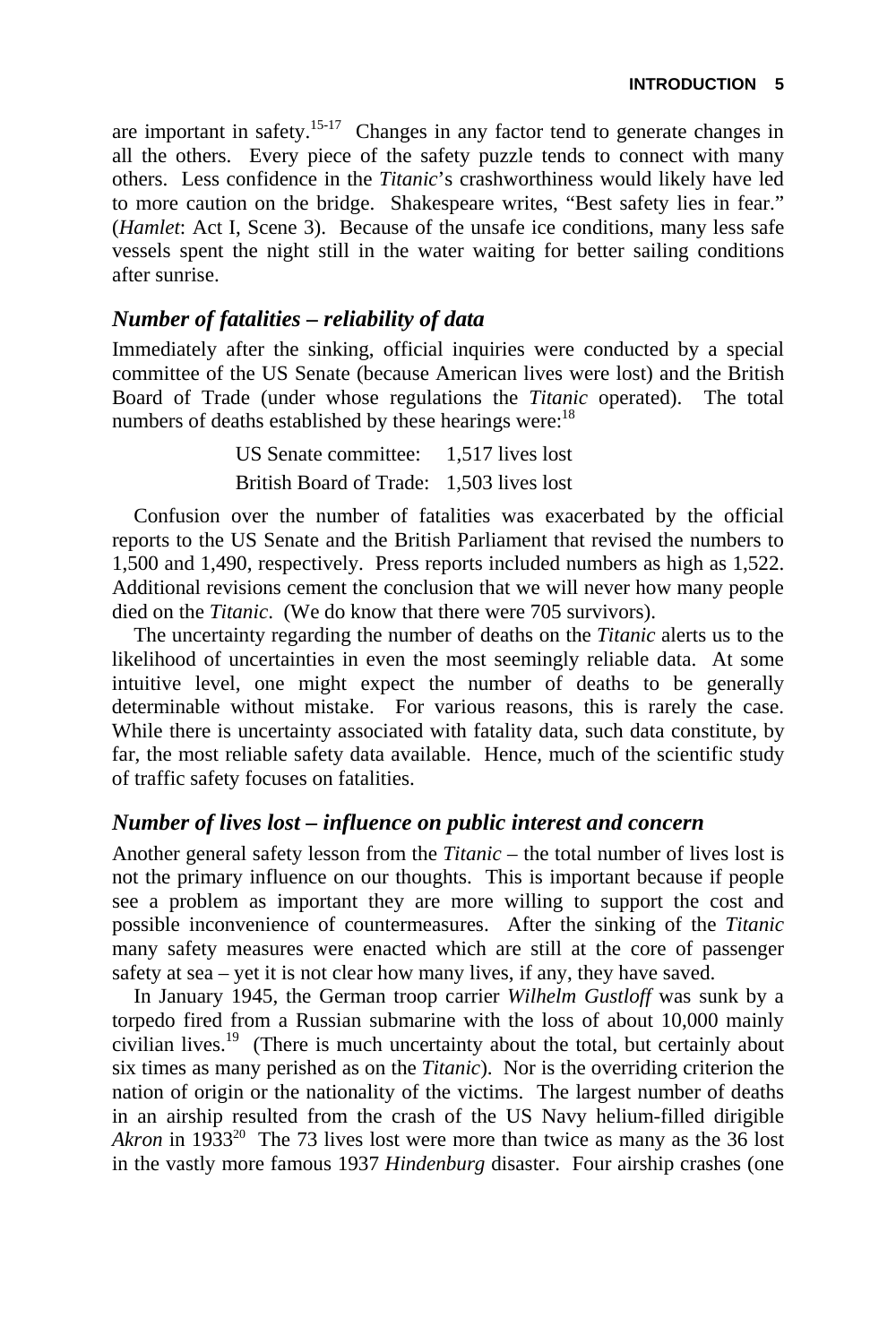US, one French, and two British) each produced greater loss of life than the *Hindenburg* crash. All these losses are, of course, minor compared to losses in war and in traffic.

# **Terminology**

The above discussion has introduced a number of terms, which we now discuss more formally.

## *Traffic safety*

The term *traffic safety* is used widely by specialists and the public. Such use rarely generates serious misunderstanding even though there is no precise, let alone quantitative, definition of traffic safety. The general concept is the absence of unintended harm to living creatures or inanimate objects. Quantitative safety measures nearly always focus on the magnitudes of departures from a total absence of some type of harm, rather than directly on safety as such. Depending on the specific subject and on available data, many measures are used. As mentioned above, in this book the term *traffic* will be confined to vehicles with engines traveling on wheels along public roads.

## *Crash*

A vehicle striking anything is referred to as a *crash*. The widely used term *accident* is considered unsuitable for technical use.<sup>21-26</sup> *Accident* conveys a sense that the losses are due exclusively to fate. Perhaps this is what gives *accident* its most potent appeal – the sense that it exonerates participants from responsibility. *Accident* also conveys a sense that losses are devoid of predictability. Yet the purpose of studying safety is to examine factors that influence the likelihood of occurrence and the resulting harm from crashes. Some crashes are purposeful acts for which the term *accident* would be inappropriate even in popular use. At least a few percent (perhaps as much as 5%) of driver fatalities are suicides.<sup>27,28</sup> There is a body of evidence that media reports of suicide generate copycat suicides,<sup>29,30</sup> including by motor vehicle, $31,32$ which provides the most socially acceptable and readily available means. Although the use of vehicles for homicide may be less common than in the movies, such use is certainly not zero. Popular usage refers to *the crash of Pan Am flight 103*, now known to be a purposeful act and therefore no *accident* in any sense of the word. Even more so, the events of 11 September 2001 were known to be intentional acts immediately after the second plane crashed into the World Trade Center. There is ongoing discontinuance of the word *accident.* In 2001 the British Medical Journal prohibited the use of the term in its publications,<sup>26</sup> and in 1999 the NHTSA renamed various data files. For example, the former Fatal Accident Reporting System had its name changed to the present Fatality Analysis Reporting System, thus preserving the acronym FARS. The traffic engineering profession is proving a slower learner on this matter.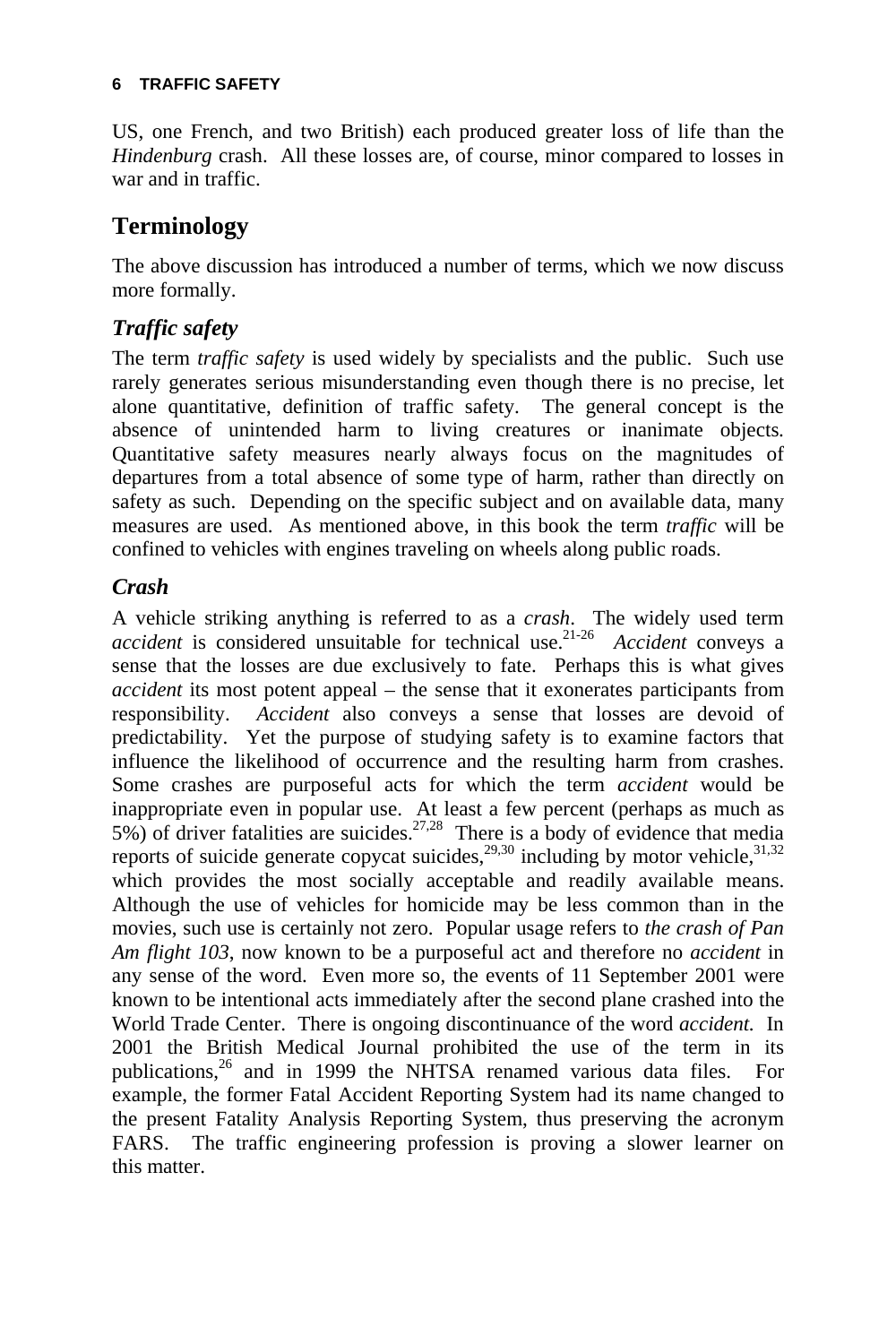#### *Factors rather than cause*

The term *cause* is used cautiously because it can too easily invoke the inappropriate notion of a single cause, such as is common in the physical sciences. Crashes result from many factors operating together. To say that the loss of life on the *Titanic* was caused by the absence of a mandatory retirement age for captains, the owner being on board, the lookout being not alert enough (or too alert), by climate conditions, or by poor quality steel may generate more confusion than clarity. Instead of focusing on a single cause, we generally think in terms of a list of factors, which, if different, would have led to a different outcome. The goal in safety analysis is to examine factors associated with crashes with the aim of identifying those that can be changed by countermeasures (or interventions) to enhance future safety.

#### *Passengers, drivers, occupants*

Any person in (or in the case of a motorcycle, on) a vehicle is referred to as an *occupant*. For the vehicles that form the main subject of this book, occupants are either *drivers* or *passengers*. Using the term *passenger* to include passengers and drivers leads to needless confusion. For example, US Government data compilations apply the term *passenger miles* to different transportation modes.<sup>33</sup> While it is clear that drivers are included for personal automobiles and motorcycles, it is not clear who is included for taxis, busses, aircraft, rail, etc. Different vehicles can include various categories of occupants (passengers, drivers, flight crew, cabin crew, stowaways, hijackers, etc). Although the term *passenger car* rarely causes much confusion, it is particularly inappropriate because most *cars* (the preferred term) travel with zero passengers.

#### *Data, airbag, age, GB, gender, consequences of crashes*

Collections of observed numbers are referred to as *data* and not *statistics*. Since statistics is the name of a branch of mathematics dealing with hypothesis testing and confidence limits, using it to also mean data invites needless ambiguity. *Data* will always be treated as plural (singular is *datum*). Treating *airbag* as one word is a clear choice – it shortens, simplifies, and avoids ambiguities.

We follow common usage in referring to ages – *age 20* means people with ages equal to or greater than 20 years, but less than 21 years. This is plotted at 20.5 years, very close to the average age of 20-year-olds; 40-year-olds are not quite twice as old as 20-year-olds, which might come as good news to some!

British data and laws are sometimes for the entire United Kingdom, sometimes for Great Britain, sometimes for England and Wales, and sometimes for England. Accuracy is compromised in favor of simplicity by using *GB* in this book on many occasions when *UK* is correct. Likewise, this book uses only *gender*, even in cases in which *sex* would be more correct.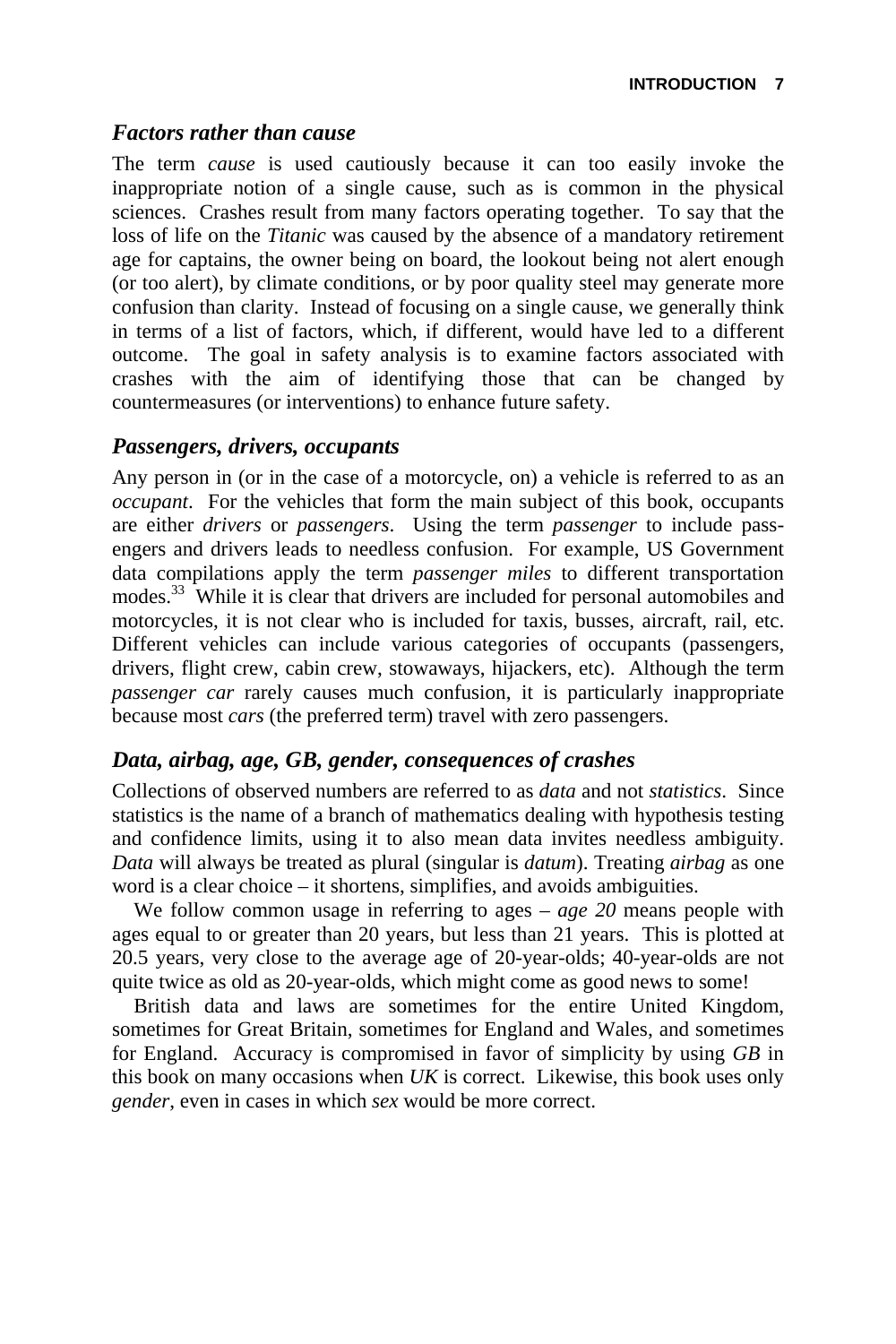The consequences of crashes include fatalities, injuries and property damage. Useful terms encompassing all of these are *harm* and *losses*. *Casualties* means injured plus killed. Context determines whether *injured* excludes fatally injured.

### *Crashworthiness and crash prevention*

Measures that reduce harm can be placed into two distinct categories.

- x**Crashworthiness**, or *crash protection*, refers to engineering features aimed at reducing losses, given that a specific crash occurs. Examples include padding the vehicle interior, making structure that is not close to the occupant crumple during the crash while keeping the occupant compartment strong to prevent intrusion of struck objects, and devices such as airbags and collapsible steering columns. Reducing risks of post-crash fires (and in the case of ships, of sinking after crash impact) are crashworthiness features.
- Crash prevention refers to measures aimed at preventing the crash from occurring. Such measures may be either of an engineering nature (making vehicles easier to see, better braking, radar, etc.) or of a behavioral nature (driver selection, training, motivating and licensing, enforcing traffic laws, etc.).

**Comparison of effectiveness of crashworthiness and crash prevention**  A fundamental difference between crashworthiness and crash prevention is that when a crash is prevented all harm is reduced to zero. Improved crashworthiness rarely eliminates all harm, but instead reduces the level of harm (say, converting a fatality into quadriplegia, or quadriplegia into paraplegia, or an expensive vehicle repair into a less expensive repair). The finding that safety belts reduce car-driver fatality risk by 42% means that a population of unbelted drivers sustaining 100 driver fatalities would have sustained 42 fewer if all drivers had used belts. However, the 42 survivors would sustain injuries, in many cases very severe injuries. Crashworthiness is measured by the percent reduction in risk for some specific level of injury, such as fatality or minor injury. A crash prevention measure that reduces crash risk by some percent is necessarily a far more effective intervention than a crashworthiness measure with the same percent effectiveness.

## *Less-motorized countries*

Countries containing few vehicles per million population are central to many studies. The term *less-motorized countries* is a straightforward way to refer to such countries. Yet all too often the designation *developing countries* is used without justification or explanation. A common indication of development is growth of Gross Domestic Product. By this measure, the countries of North America and Western Europe are developing, while many less-motorized countries are not. Technical writing should strive for simple value-free terms, resisting the currently fashionable intrusion of Orwellian language aimed at furthering political agendas at the expense of accuracy and clarity.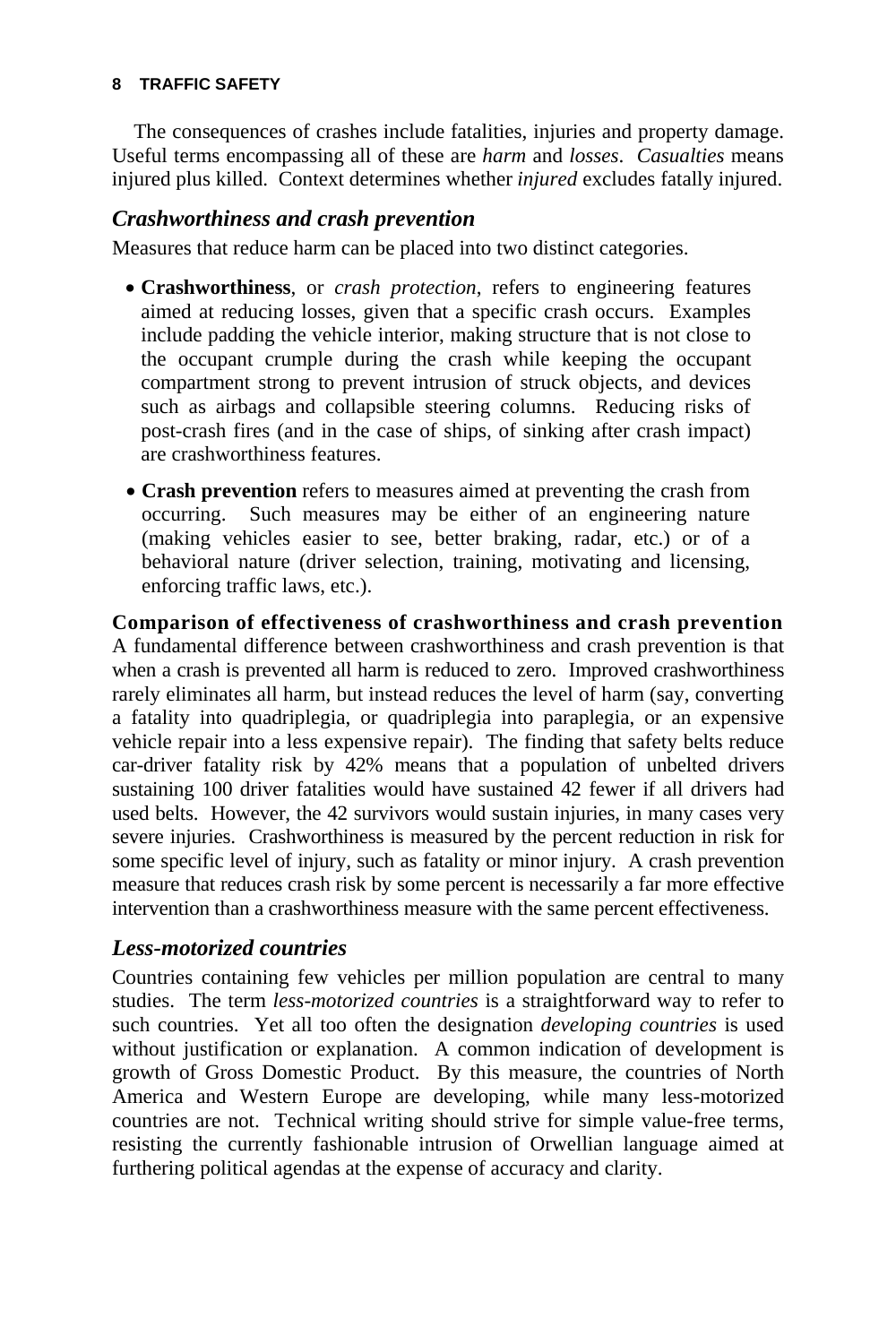#### *Units*

Given the high level of uncertainty intrinsic in many traffic safety studies, it is important to avoid injecting extraneous confusion and ambiguity from other sources. Accordingly, when questions of units arise, I have tended to be explicit. The workings of nature are, of course, independent of units. An intelligent visitor from another galaxy could accurately predict when a dropped object would strike the ground using the same physical laws familiar to us. However, the numerical values used in the calculation would have nothing in common with values in a calculation performed by an earth inhabitant.

The core of science is quantification, which requires measuring values of quantities, or variables. Variables should, to the extent practicable, be considered without regard to their units of measurement. For example, *fatalities for the same distance of travel* is preferred over *fatalities per billion kilometers of travel*. The statement that fatalities for the same distance of travel tends to decline by about 5% per year is independent of the units in which distance is measured. Thinking about variables without regard to the units in which they are measured is universal in science, and common in general usage. For example, one asks for a person's height, an appropriate variable name; one does not ask for their inchage or meterage. The answer must contain units, but units need not appear in the question. Sometimes it is impractical to avoid using units in table column headings or in names of variables, such as fatalities per year; here the unit of time is so universal that little confusion can result.

The term *billion* will be used, as in the US, to mean one thousand million, or 10<sup>9</sup>. The "British billion", still occasionally used in Britain and Continental Europe is  $10^{12}$ , a thousand times as large. So it is not true that everything is bigger in the US!

Another reason why throughout the book I am particularly explicit about units is the hope that by doing so I might help encourage a more unified and rational practice. Such optimism probably merits the same dismissal as Dr. Samuel Johnson's description of a second marriage as "the triumph of hope over experience." I have tended to use the SI system, the internationally agreed-upon metric system of units which is accepted by most of the world's countries but rarely used correctly in any of them. For topics in which British or US data are particularly relevant I generally use the customary units of those countries. For some topics the awkwardness of mixed units was unavoidable.

### **Simple questions without simple answers**

Such simple safety questions as "Is this type of vehicle safer than that type of vehicle?" or "Are women safer drivers than men?" often arise. The questioners are usually disappointed when informed that the question is a lot more complicated than it appears. We illustrate the problem with a different simple question to which most of us do know the answer. Is it safer to keep a pet crocodile or a pet dog?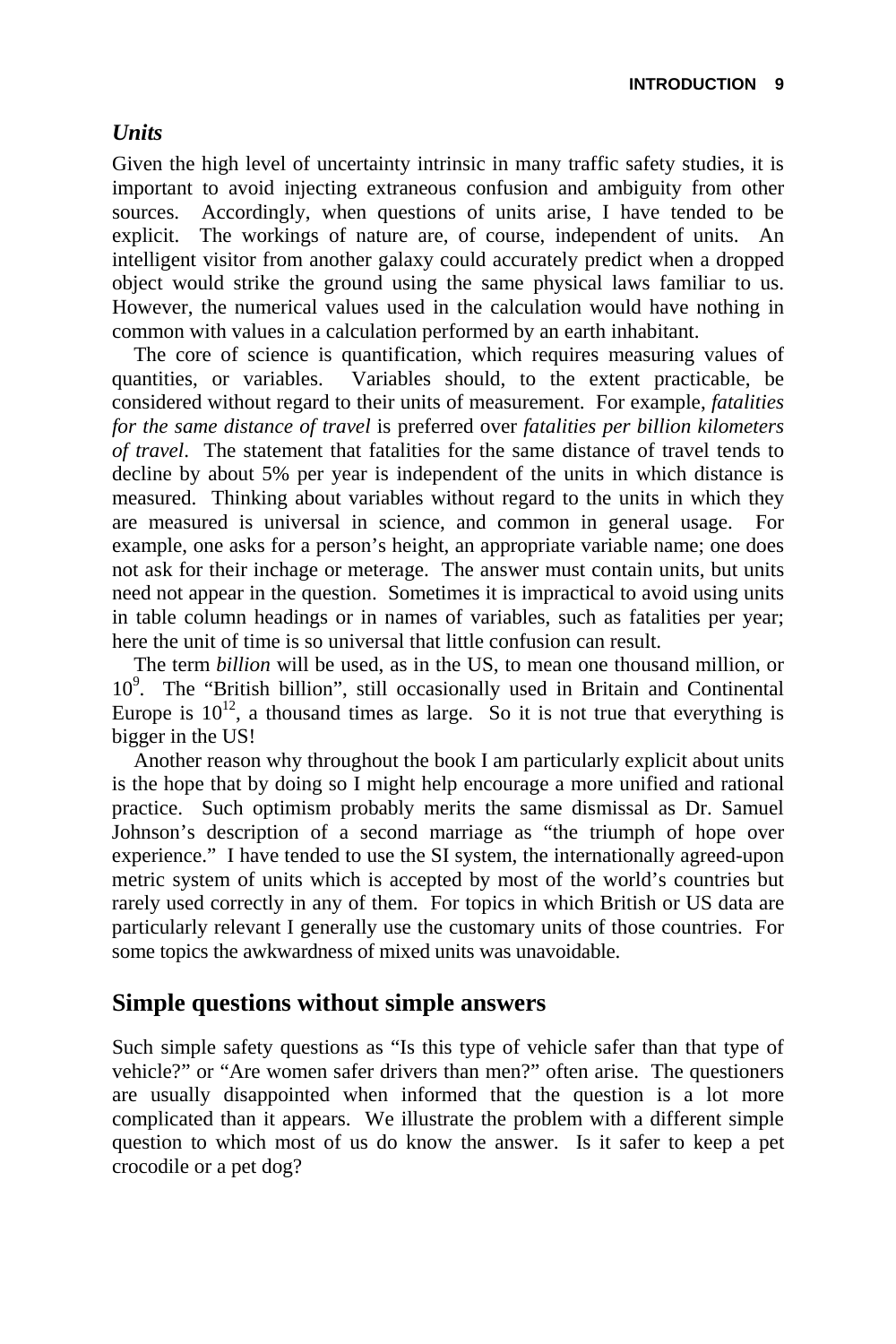

**Figure 1-2.** Which are more dangerous – dogs or crocodiles? (Cartoon by Ray Vogler, reproduced from Reference 34).

### *Is it safer to keep a pet crocodile or a pet dog?*

If one knew little about crocodiles or dogs, the first thing to do would be to consult data, where one would find that far more people are killed per year by dogs than by crocodiles. It would be unwise to conclude that such a clear difference justified favoring a pet crocodile over a pet dog on grounds of safety.<sup>34</sup> Even after recognizing that fatalities per year is not an appropriate measure, the way to proceed is far from obvious. Human fatalities per animal appears a better, yet still flawed, measure. People approach close to dogs, but keep far from crocodiles. Even if one normalized for proximity, the problem remains that even without the benefit of data-based studies, people exercise more care near crocodiles than near dogs. So, all in all, it would be very difficult to answer the question "Is it safer to keep a pet crocodile or a pet dog?" based on comparing fatalities from dog and crocodile attacks.

#### *The problem of exposure*

The example above illustrates that knowledge about the numbers of persons injured at some level is rarely sufficient to answer specific traffic safety quest-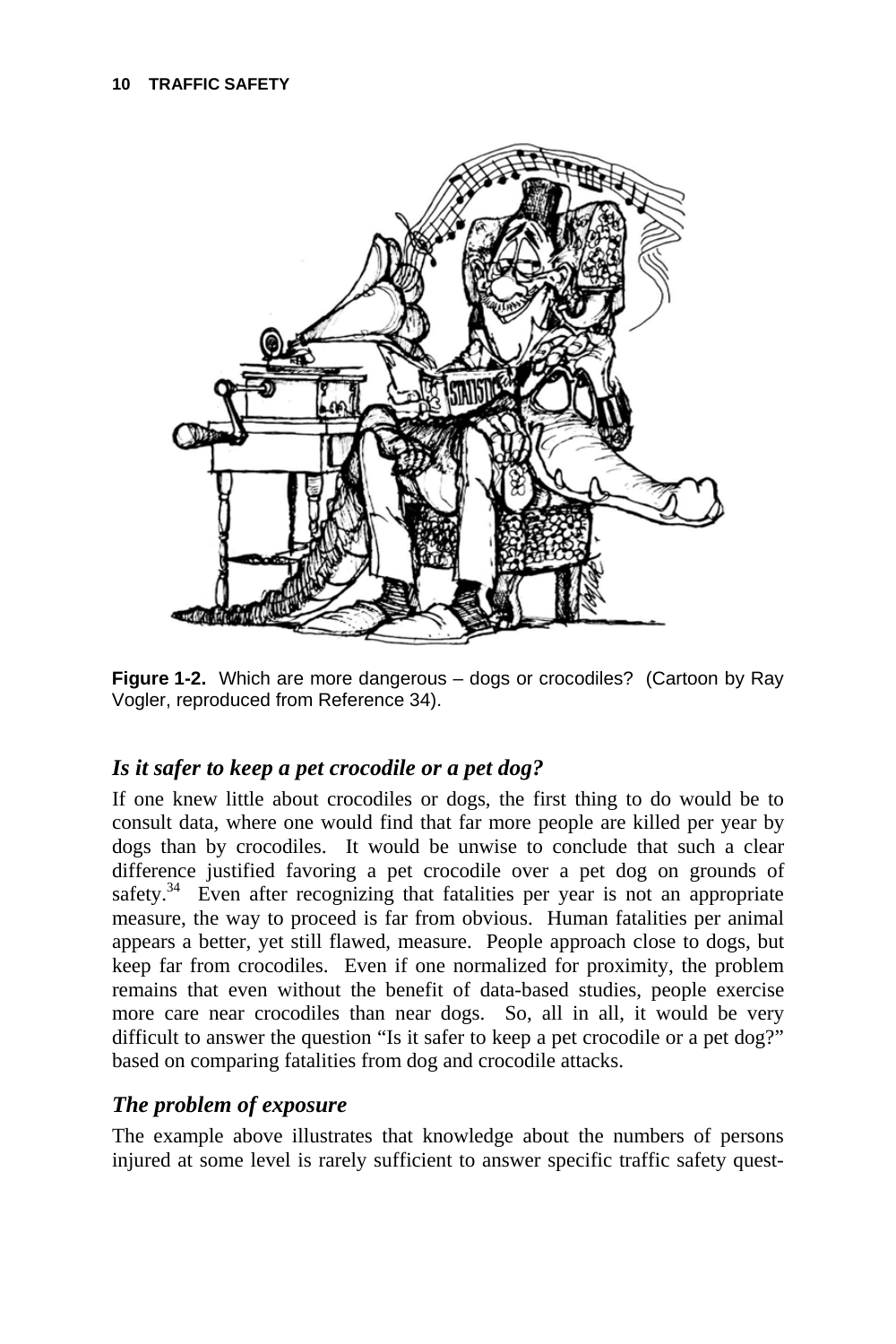ions without an appropriate measure of *exposure* – the numbers exposed to the risk of being injured. There is no all-purpose definition of exposure; it always depends on the question being addressed. If we want to know if more males or females are killed in traffic crashes in the US, the answer is simply the count of the number of deaths. The answer is unmistakably clear – more males are killed. We may want to know how the risk per capita depends on gender – then again, using population data, we find the equally clear answer that there are more male deaths per capita than female deaths per capita. This does not address how the risk of crashing for the same distance of travel depends on gender. To do this we compute the number of deaths for the same distance of travel, and find little difference depending on gender. This provides a measure of the rate for the same distance of driving, but not for the same distance of driving under identical driving conditions. As it is likely that males do more driving under more risky conditions (while intoxicated, at night, in bad weather, etc.), these additional factors might also be considered part of the measure of exposure.

Assume that it turned out that one gender did have a higher crash rate under identical driving conditions, but that it is suggested that this is due to faster driving under the same conditions, and that this should be incorporated into the measure of exposure. Suppose that when this is done, a difference in fatality rate is now thought to be due to one gender being more vulnerable to death from the same impact, and that this also should be normalized. It should be apparent that this process must ultimately end in the rates being identical, and the vacuous conclusion that when you correct for everything that is different, there cannot be any differences!

#### *All measures are rates*

Because of the above considerations, it is probably best to use the term *exposure* sparingly, and with caution. One should certainly not use the frequently occurring expression that some measure is "corrected for exposure."

The quantities that can be measured in traffic safety are nearly always rates. That is, some measure of harm (deaths, injuries, or property damage) divided by some indicator of exposure to the risk of this harm. Simple counts are almost never used. The annual count of fatalities is a rate, namely, the number of fatalities per year. Rates related to driver deaths include the number of driver deaths per head of population, per registered vehicle, per licensed driver, or per same distance of travel.

There is no one rate that is superior to others in any general sense. The rate to be selected depends on the question being asked – and often also on what data are available. What is important is to specify exactly what rate is measured and how it relates to the problem being addressed.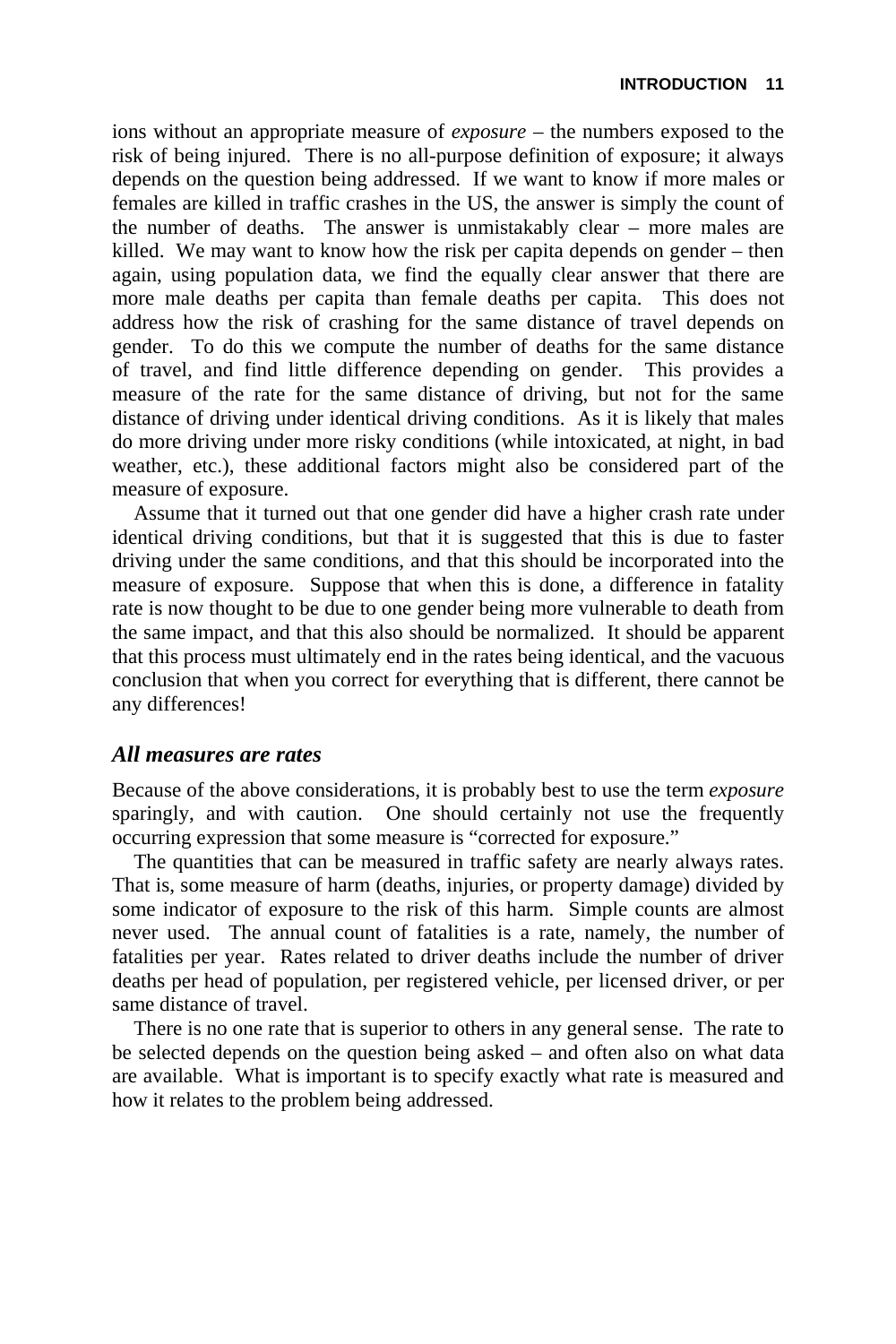#### **Poisson distribution**

Much of this book deals with factors that affect crash risk. This implies that crashes are not just random events. However, crashes do have important random components. It is therefore instructive to examine what properties crashes would have if they were perfectly random events. Such an examination provides a reference and framework to better interpret what is observed in actual crashes.

Perfectly random process can be well described and analyzed using a simple mathematical formalism called a Poisson process,<sup>35</sup> named for its originator, the French mathematician Siméon Denis Poisson (1781-1840). This can be explained in an example in which we assume that all drivers have the same average crash rate,  $\lambda$ , per some unit of time. If  $\lambda$  were 0.1 crashes per year, then drivers have, on average, 1 crash in 10 years, or 2 crashes in 20 years, and so on. The underlying assumption for Poisson processes is that the observed risk of crashing is the result of a uniform risk of crashing at all times (a 0.1 probability of crashing per year means a 0.1/365 probability of crashing each day, and so on). If all drivers have the same probability of crashing each day, at the end of a year all will not have the same number of crashes because of randomness. The Poisson distribution enables us to compute the probability,  $P(n)$ , that a driver will have precisely *n* crashes during a period of *N* years as

$$
P(n) = \frac{(\lambda N)^n e^{-\lambda N}}{n!}
$$
 1-1

where *n!* (n factorial) means  $1 \times 2 \times 3... \times n$  and  $\lambda$  is the crash rate in crashes per year. Rather than thinking of  $P(n)$  as the probability that an individual driver has *n* crashes, we can think of it as the fraction of drivers from a population of identical drivers who will have *n* crashes. Substituting  $\lambda = 0.1$  into Eqn 1-1 gives that in one year (that is,  $N = 1$ ) 90.48% of drivers are crash free, 9.05% have one crash, 0.45% have two crashes, and 0.02% have three or more crashes. This and other examples are presented in Table 1-1.

The actual number of crashes per year experienced by the 190,625,000 drivers<sup>2</sup> in the US is estimated<sup>8(p9)</sup> to be 16,352,041, giving an average driver crash rate of 0.0858 crashes per year (equivalent to an average interval between crashes of 11.7 years). If crashes were a Poisson process, 91.78% of drivers would enjoy a crash-free year. Purely by chance, 0.01% of drivers (19,000 drivers) would experience three or more crashes. In the following year these 19,000 drivers would have the same crash risk as the overall population. Removing them from the driving population would not change the overall crash rate. It would reduce the number of crashes because there would be fewer drivers, but the reduction would be the same if 19,000 drivers chosen at random were removed, or for that matter, if 19,000 crash-free drivers were removed.

The example that a driver has only a 1.629% chance of being crash free after 48 years of driving  $(N = 48)$  at the average risk will be used later (p. 359).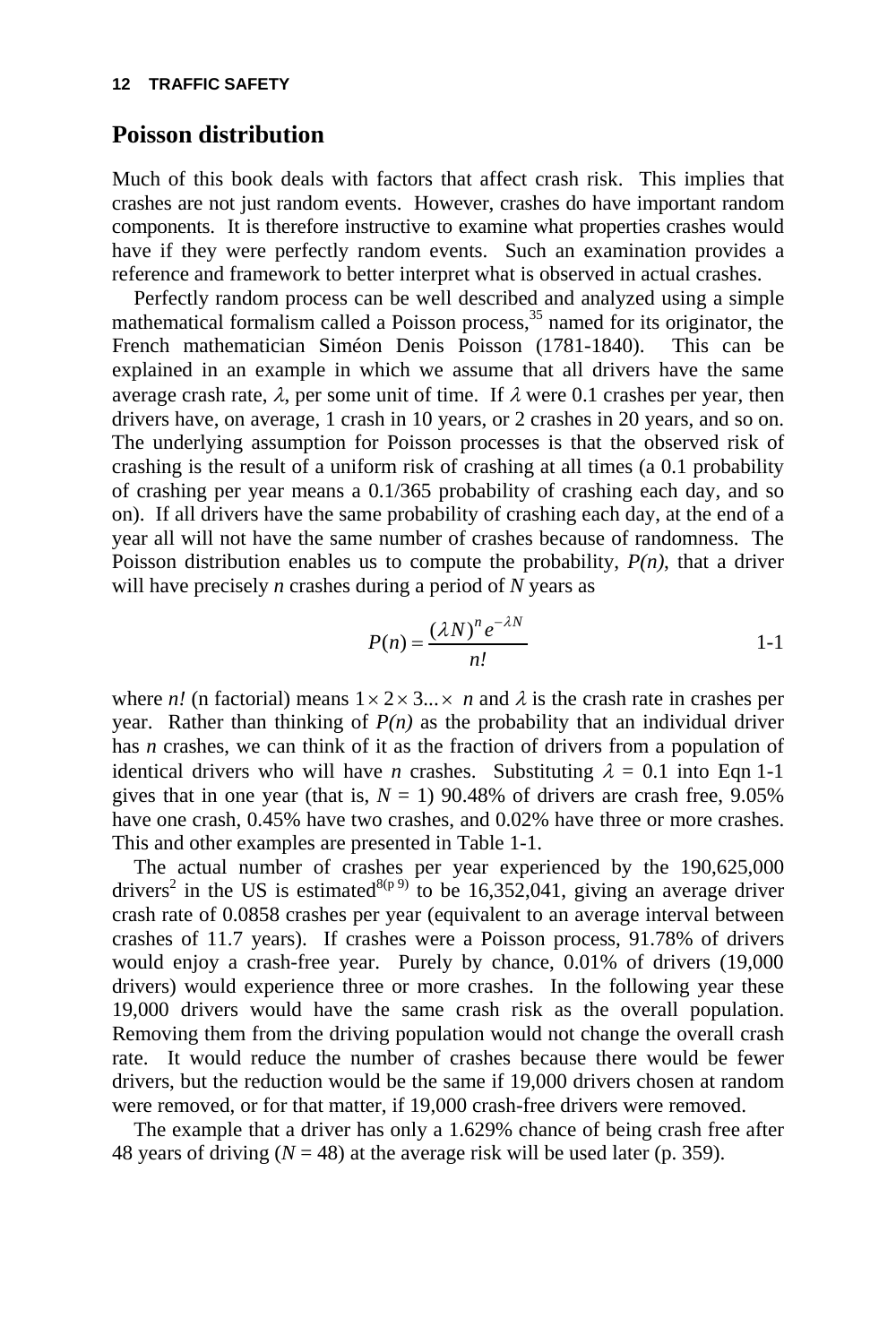**Table 1-1. Probability (percent) of having exactly** *n* **crashes in** *N* **years if the**  average number of crashes per year is  $\lambda$ .

|                  | $\lambda =$ | 0.1   | 0.0858 | 0.0858 | 0.0858 | 0.0625   | 0.0625      |  |
|------------------|-------------|-------|--------|--------|--------|----------|-------------|--|
|                  | $N =$       | 1     | 1      | 10     | 48     | 1        | 1           |  |
| $\boldsymbol{n}$ |             |       |        |        |        |          |             |  |
| $\overline{0}$   | 90.484      |       | 91.780 | 42.409 | 1.629  | 93.923   | 94.135      |  |
| 1                | 9.048       |       | 7.873  | 36.379 | 6.705  | 5.880    | 5.500       |  |
| $\overline{c}$   | 0.452       |       | 0.338  | 15.603 | 13.805 | 0.184    | 0.341       |  |
| 3                | 0.015       |       | 0.010  | 4.462  | 18.947 | $0.004*$ | $0.024*$    |  |
| 4                |             | 0.000 | 0.000  | 0.957  | 19.504 |          |             |  |
| 5                |             |       |        | 0.164  | 16.061 |          | * 3 or more |  |
| 6                |             |       |        | 0.023  | 11.022 |          |             |  |
| 7                |             |       |        | 0.003  | 6.483  |          |             |  |
| 8                |             |       |        | 0.000  | 3.337  |          |             |  |
| 9                |             |       |        |        | 1.527  |          |             |  |
| 10               |             |       |        |        | 0.629  |          |             |  |
| 11               |             |       |        |        | 0.235  |          |             |  |
|                  |             |       |        |        |        |          |             |  |

 **The last column shows observed California data with an average crash rate of 0.0625 crashes per year.<sup>36</sup>**

#### **• All the other values are calculated using Eqn 1-1.**

#### *"Accident proneness"*

The observation that some individuals experience a much larger than average number of industrial injuries or traffic crashes gave birth to the notion of *accident proneness* in the early decades of the twentieth century. Those with elevated numbers of crashes were designated *accident prone*, and it was claimed that prohibiting them from driving would substantially improve safety. The notion became thoroughly discredited in the face of greater appreciation of the statistical properties of crashes and when empirical studies failed to find that drivers with a large number of crashes in one period had an appreciably above average number in subsequent periods.

The dismissal of the notion of *accident proneness* has generated some confusion. What is discredited is the notion that an above average number of crashes in one period, by itself, can provide sufficient predictive power to be useful as an effective safety policy measure. However, dismissing the notion of *accident proneness* does not mean that individual drivers, or groups of drivers, cannot be reliably identified by other methods as posing greater than average driving risks. Indeed, that is a central theme of this book. For example, it can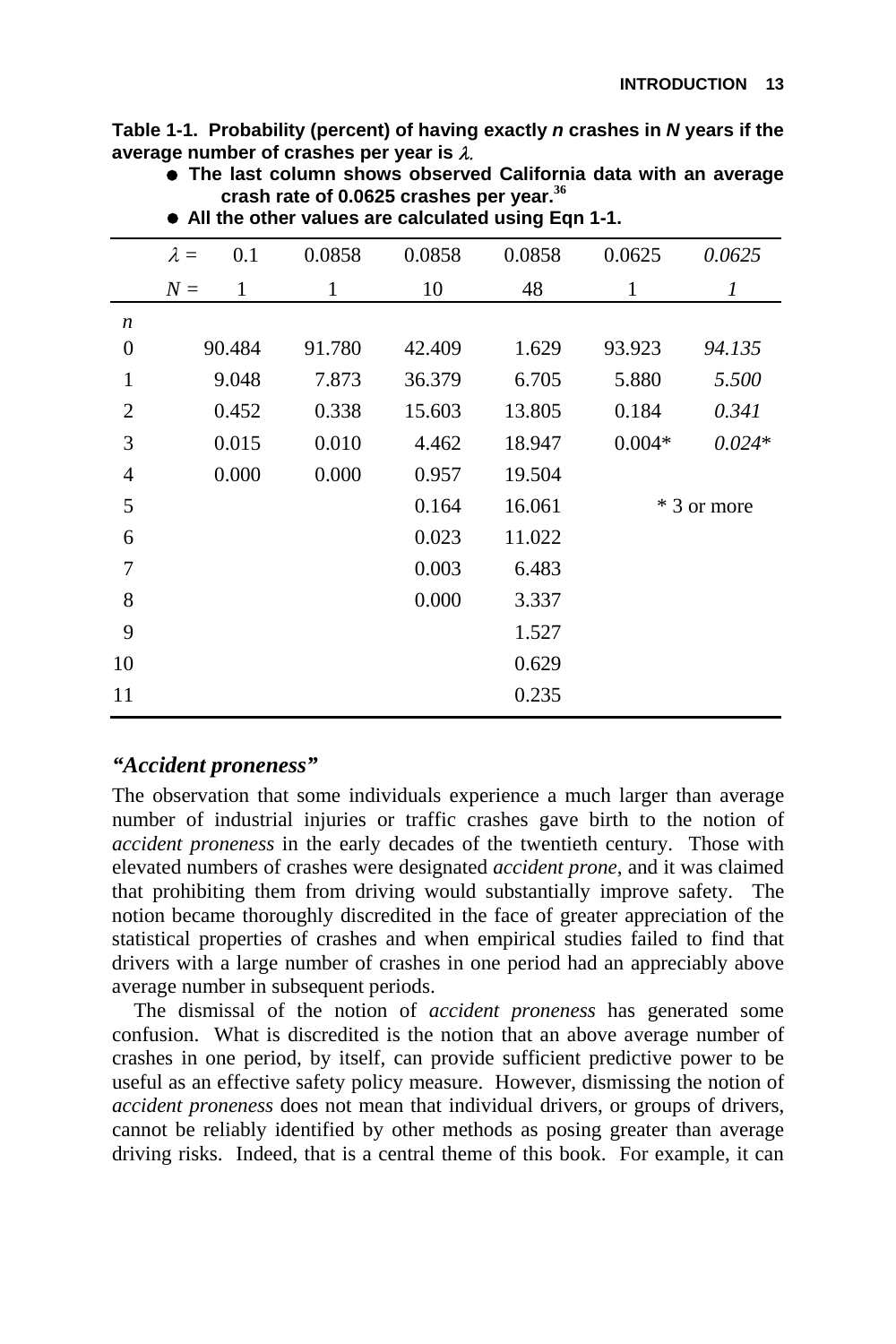be predicted with confidence that an individual driver convicted of many trafficlaw violations will have higher future crash risks if permitted to continue to drive, and it can be predicted with near certainty that a group of 20-year-old male drivers will have higher than average crash rates.

### *Comparison with observed data*

The last two columns in Table 1**-**1 show predicted crash frequencies assuming a Poisson process and observed frequencies, based on a data set in which the average crash rate for all drivers was  $0.0625$  crashes per year.<sup>36</sup> The Poisson prediction reproduces the general pattern, but with important departures. The observed data have a greater percent of crash-free drivers than predicted, and six times as many drivers with three or more crashes as predicted. Such departures indicate major departures from the assumption that all drivers have the same crash risk. One might suggest that 1/6 of the drivers with three or more crashes were average drivers who were unlucky, while the other 5/6 arose from a population with above average crash risk. However, it is not possible to determine, based on crash-frequency alone, whether any individual driver is in the three or more crashes category due to bad luck or risky driving. The very same randomness keeps many of the high-risk drivers crash free. Assuming that different subsets of the total driving population have different values of  $\lambda$  can reproduce the observed distribution.

### *Computing errors from Poisson processes*

Many safety analyses rely on counts of items, such as the number of singlevehicle crashes or number of driver fatalities. By assuming that observed numbers originated from a Poisson process we can estimate errors. Suppose there is, on average, one crash per day, so that after *n* days we would expect *n* crashes. However, a rate of one crash per day may produce more or fewer than *n* crashes in *n* days because of randomness. Many replications will produce an average value of *n*. For a Poisson process, the standard deviation of this distribution is equal to  $\sqrt{n}$ , and when *n* is reasonably large (say, more than about 6), the distribution is close to the normal distribution, which has convenient properties. An observed *n* fatalities in a month is interpreted to arise from a process generating fatalities at a rate of  $(n \pm \sqrt{n})$  fatalities per month, where the error is one standard error. In this book all quoted errors are standard errors, a common practice in science. There is a 68% probability that the true value is within one standard error, and a 16% probability that it is either higher or lower. Errors in the literature are often given as two standard errors – there is a 95% probability that the true value is within two standard errors.

If we observe that a particular vehicle model, say car<sub>1</sub>, has  $n_1 = 100$  crashes in a year, then there is a 68% probability that the process generating these crashes is doing so at a rate of between 90 per year and 110 per year, or  $(100 \pm 10)$ . If we observe that car<sub>2</sub> has  $n_2 = 110$  crashes, the car<sub>2</sub> rate is (110  $\pm$  10.49). The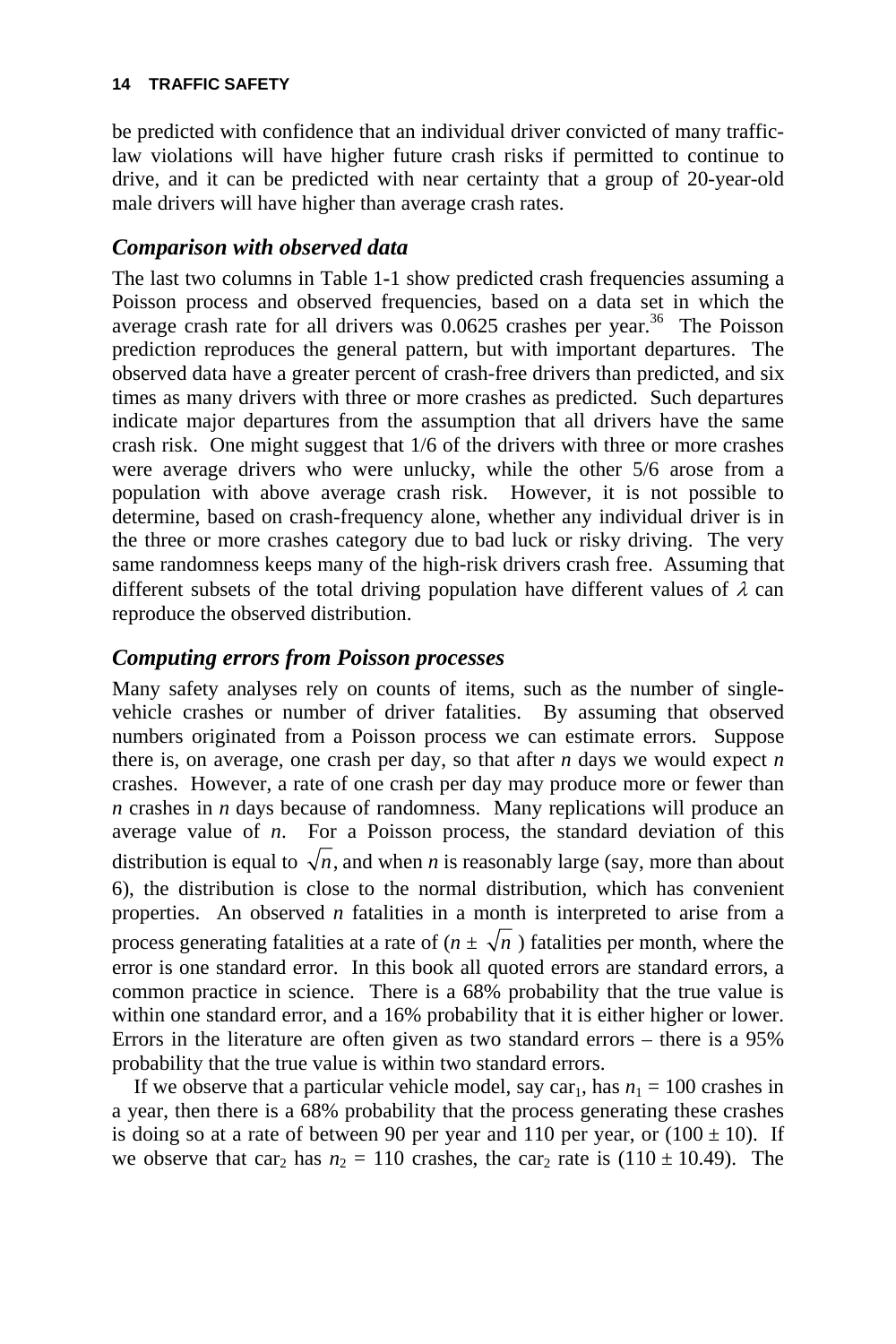rates for the two models overlap when the errors are included, suggesting an absence of strong evidence that car<sub>1</sub> is safer than car<sub>2</sub>. More informatively, we can compute the car<sub>2</sub> risk,  $R_2$ , relative to the car<sub>1</sub> risk,  $R_1$ , as

$$
\frac{R_2}{R_1} = \left(\frac{n_2}{n_1} \pm \frac{n_2}{n_1}\sqrt{\frac{1}{n_1} + \frac{1}{n_2}}\right) = 1.100 \pm 0.152
$$
 1-2

which may be expressed by saying that the car<sub>2</sub> risk is  $(10 \pm 15)$ % higher than the car<sub>1</sub> risk. This is the type of quantitative answer that is informative and useful, and should be sought. Statements to the effect that there is no statistically significant difference between the risks for the two cars are of no value, yet they pervade safety and other literature. Based on principles of reason and logic, it is essentially certain that one of the models is safer than the other. The fact that the result failed to show any difference is a comment on the study, not on the relative safety of the two models. From the quantitative result we can be very confident that the risk in one model is not 50% higher than in the other, whereas the statement that there is no statistically significant difference justifies no such conclusion.

If four later studies reported quantitative results  $(-3 \pm 13)\%$ ,  $(11 \pm 7)\%$ ,  $(16 \pm 20)\%$ , and  $(12 \pm 8)\%$ , combining all values gives<sup>37</sup> that car<sub>2</sub> risk is  $(9.8 \pm 4.5)\%$  higher than car<sub>1</sub> risk, a result providing evidence that car<sub>2</sub> risk exceeds  $car_1$  risk by an important amount. If all of the studies had reported merely no statistically significant difference, then, collectively, the value of the studies would be, at best, worthless. The value of the studies would be less than zero if someone were to conclude that many studies reporting no statistically significant effect provides strong evidence that there is really no effect! The goal of science, namely quantification, cannot be achieved by results presented only in terms of non-quantitative hypotheses that meet some standard, no matter how stringent, of statistical significance.

## **Three levels of knowledge**

Because the goal of quantification with specified error limits is not always attainable, it is helpful to distinguish three levels of knowledge:

- 1. Not based on observational data.
- 2. Hinted at by observational data.
- 3. Quantified by observational data.

It might seem surprising that the first level should appear at all in any effort focused on technical understanding. Yet there are many cases in traffic safety and in other aspects of life in which we have confident knowledge not supported by a shred of observational data. The policy that is at the very core of pedestrian safety is such a case. Pedestrians are advised to look before crossing the road.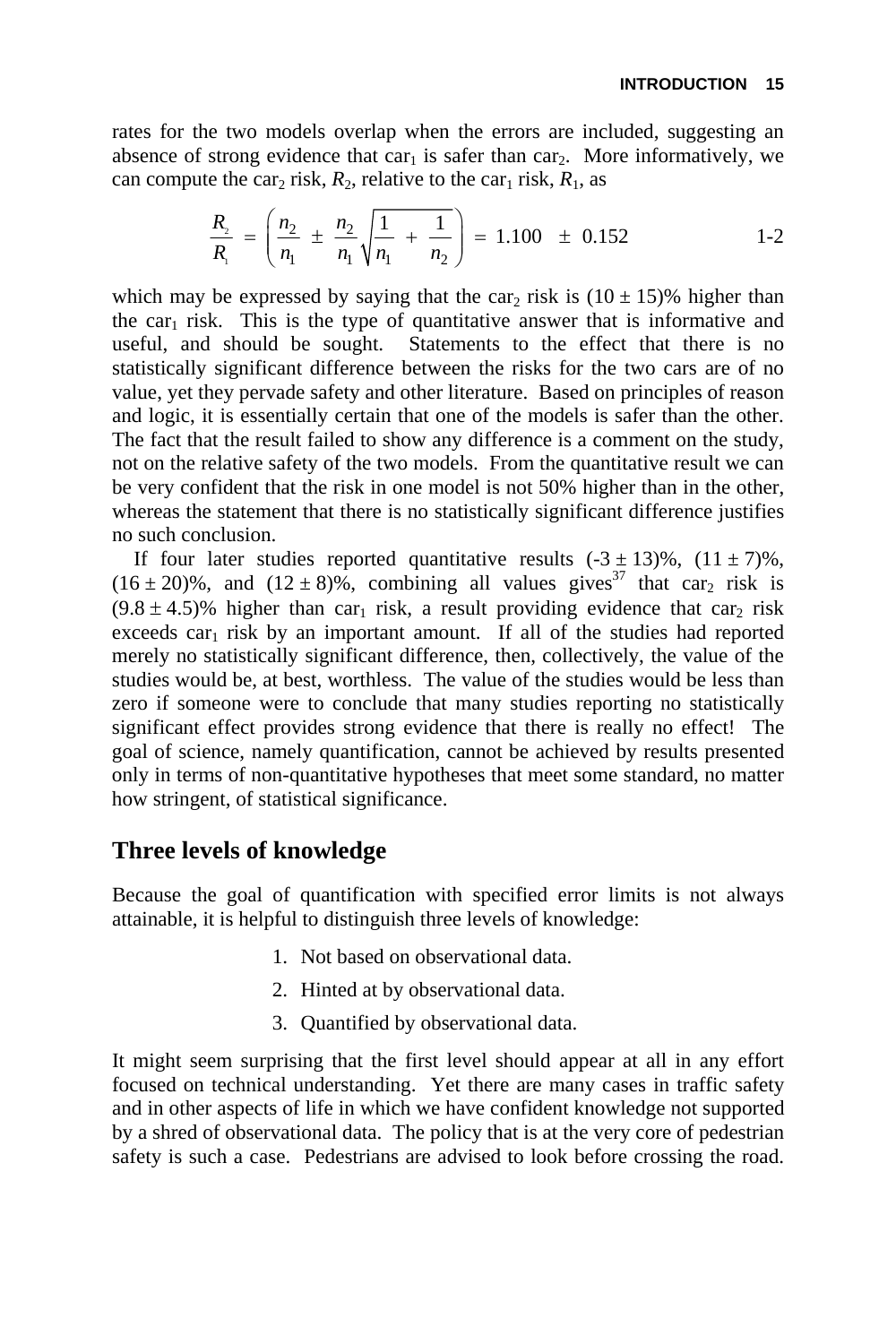There are no observational data showing that it is safer to look than not to look, nor is it likely that the question will ever be addressed experimentally. Even in the absence of empirical evidence, I nonetheless look myself, and consider it good public policy to vigorously encourage everyone to do likewise.

Such a conclusion is based on reason and judgment. Most people agree that it would be foolish to suspend judgment until a study satisfying strict standards of rigor is published in the scientific literature. There are many important traffic safety problems where reason and judgment are our only guides. When this is all that is available, there is nothing shameful about using it, provided that the basis for the belief is apparent.

Differences in traffic are immediately apparent between different countries, but are not quantified, and would in fact be difficult to quantify in a way that would capture well what the eye immediately perceives. Traffic in Cairo, Egypt looks much different from traffic in Adelaide, Australia in ways that must surely contribute to the much greater safety in Adelaide (Fig. 13-2, p. 335).

The second level of knowledge occurs when there are data, but for various reasons the data do not support clear-cut quantitative findings. The problem is generally that using the data to make inferences requires assumptions of such uncertainty that more than one interpretation is possible. Another problem could be that there are too few data to support statistically confident conclusions. This is less common, but cited more often. Experience with research methods, knowledge of the literature, and long-term immersion in the field are the best tools to arrive at appropriate conclusions when information is loosely structured and questionable.

The firmest knowledge flows from the third level, the one to which we always aspire. That goal is captured in the often-quoted words of physicist Lord Kelvin (1824-1907), for whom the absolute temperature unit, degrees K, one of the seven basic units in the SI system, is named:

*I often say that when you can measure what you are speaking about, and express it in numbers, you know something about it; but when you cannot express it in numbers, your knowledge is a meager and unsatisfactory kind. It may be the beginning of knowledge, but you have scarcely in your thoughts advanced to the stage of science, whatever the matter may be.* 

## **Summary and conclusions**

Traffic crashes are a major world public health problem. More than a million people are killed on the world's roads annually, more than 40,000 in the US. Injuries vastly outnumber deaths. The problem is all the more acute because the victims are overwhelmingly young and healthy prior to their crashes. The magnitude of the problem is grossly underemphasized, in part because large numbers of deaths occur every day and are accordingly not newsworthy in the way that an unusual harmful event killing far fewer people is.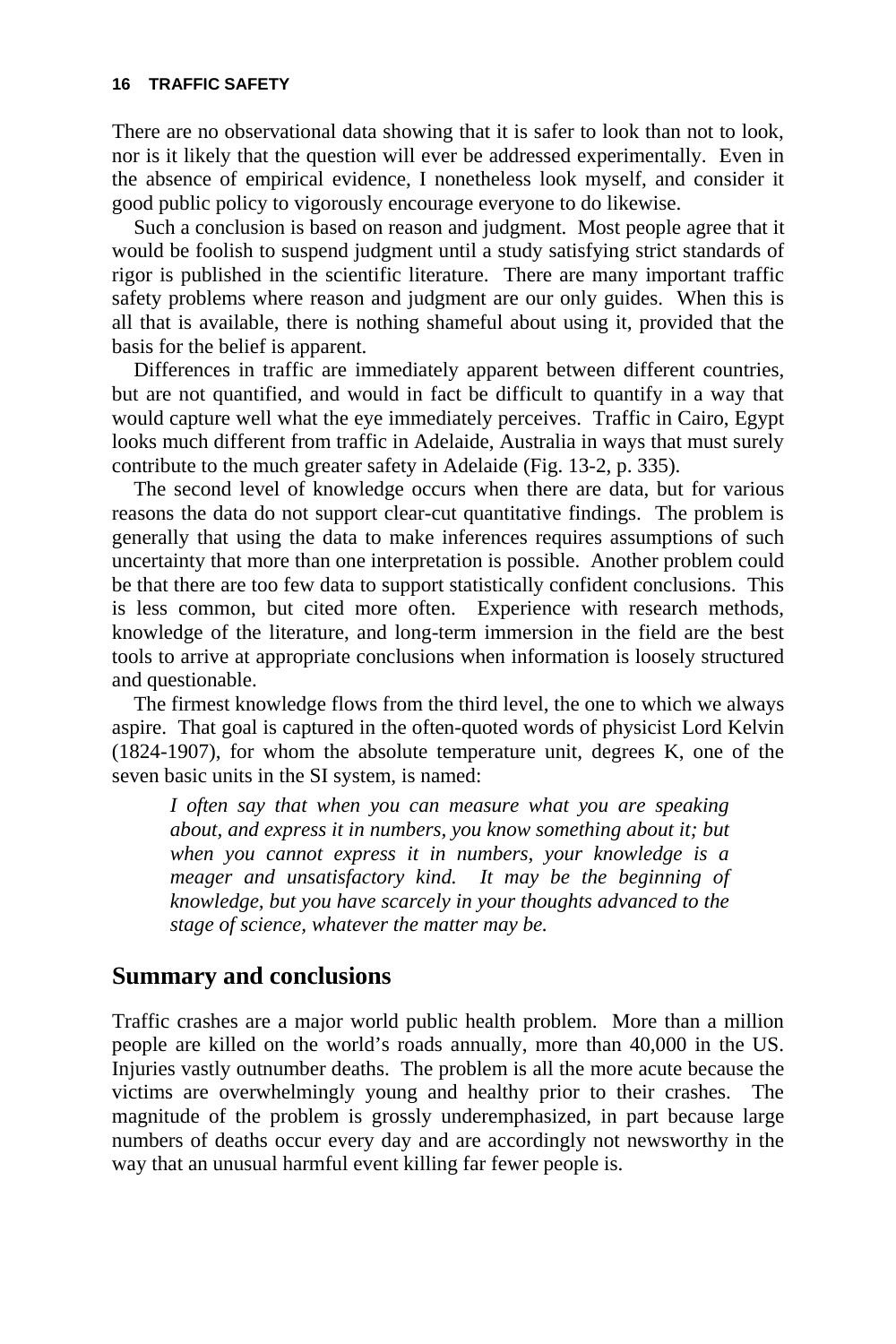Interventions adopted to reduce harm from crashes are of two types. Crash prevention reduces harm by preventing the crash from occurring, while crashworthiness interventions reduce the harm produced when a crash does occur. Traffic law aims at preventing crashes, while softer interior surfaces and airbags aim at reducing harm when crashes occur. Preventing 10% of crashes provides more benefit than a crashworthiness measure that reduces fatality risk by 10%. This is because crashworthiness measures typically convert fatalities prevented into serious injuries, whereas when the crash is prevented, all harm from it is prevented.

Traffic safety is measured using rates – one quantity divided by another. Common examples are fatalities per year, fatalities per thousand registered vehicles, and fatalities per billion km of vehicle travel. Different rates address different questions – no one rate is superior to others in any general sense. Some simple questions are difficult to answer because of the problem of exposure. The number of people hurt is known, but the extent to which they are exposed to the risk of being hurt is not known.

Properties of a hypothetical population of identical drivers all having the same risk of crashing every day can be computed using the Poisson distribution. Due to randomness alone, some drivers will have two, three or even more crashes at the end of a year, while other "identical" drivers will be crash free. Removing the high-crash drivers from such a hypothetical population has no effect on average crash risk the next year. All drivers do not have equal crash risks, but the expected random variation in numbers of crashes if they did makes license revocation based solely on above**-**average crash experience a relatively ineffective countermeasure.

## **References for Chapter 1**

- 1 World Health Organization. Burden of disease project. Global burden of disease estimates for 2001. http://www3.who.int/whosis/menu.cfm?path=burden
- 2 National Highway Traffic Safety Administration. Traffic Safety Facts 2000 A compilation of motor vehicle crash data from the Fatality Analysis Reporting System and the General Estimates System. Report No. DOT HS 809 337. December 2001. http://www-fars.nhtsa.dot.gov/pubs/1.pdf
- 3 Fatality Analysis Reporting System (FARS) Web-Based Encyclopedia. Data files and procedures to analyze them at http://www-fars.nhtsa.dot.gov
- 4 National Safety Council. *Injury Facts* (prior to 1999 called *Accident Facts*). Itasca, IL: published annually.
- 5 America's wars: US casualties and veterans. http://www.infoplease.com/ipa/A0004615.html
- 6 A time line of recent worldwide school shootings. http://www.infoplease.com/ipa/A0777958.html
- 7 Fatality Analysis Reporting System. http://www-fars.nhtsa.dot.gov
- 8 Blincoe LJ, Seay AG, Zaloshnja E, Miller TR, Romano EO, Luchter S, Spicer RS. The economic impact of motor vehicle crashes, 2000. Report DOT HS 809 446. Washington, DC: National Highway Traffic Safety Administration, US Department of Transportation; May 2002. http://lhsc.lsu.edu/OutsideLinks/EconomicImpact-1.pdf